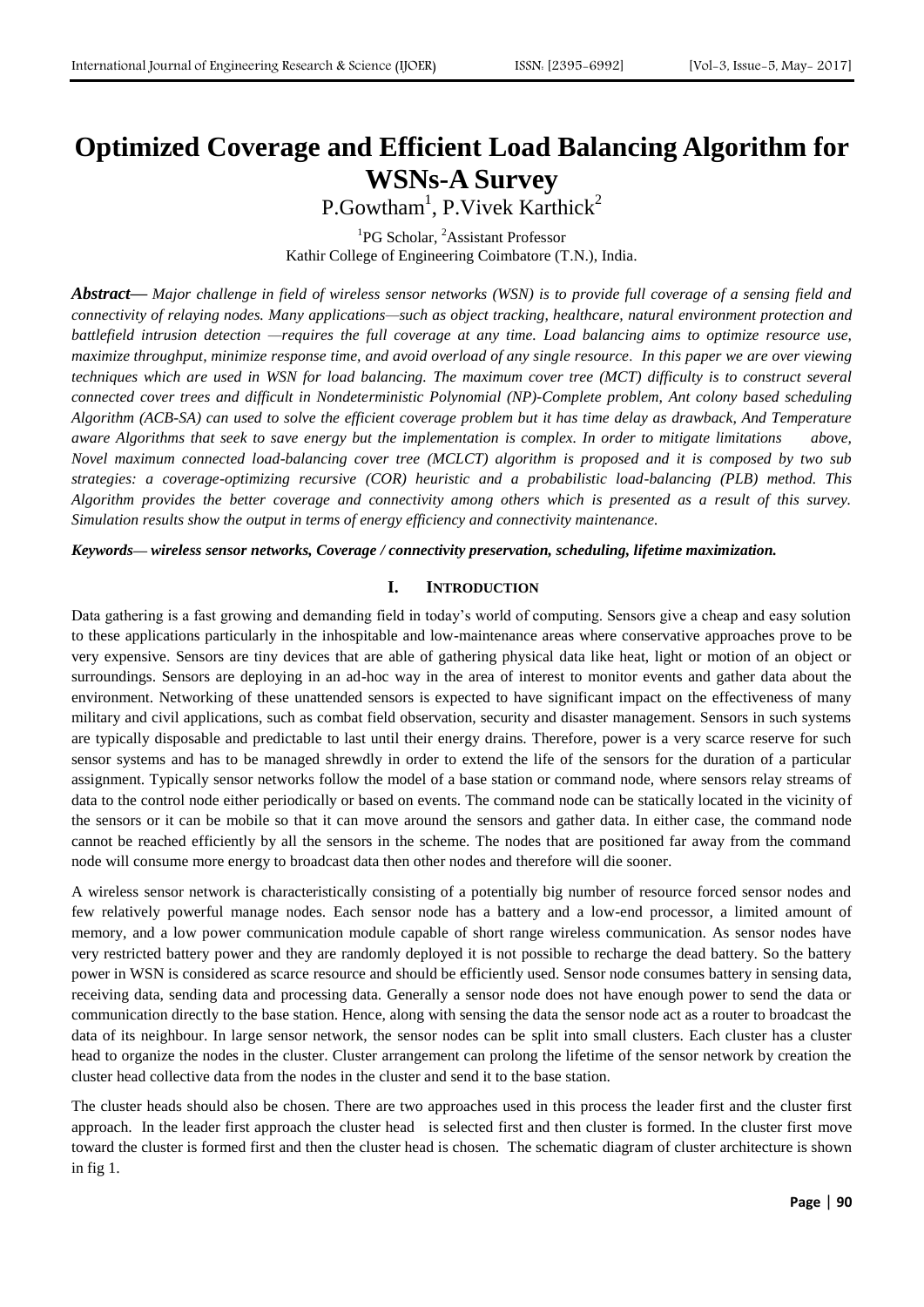

**FIG. 1. THE CLUSTER ARCHITECTURE**

## **II. LITERATURE SURVEY**

## **2.1 Ant-colony-based scheduling Algorithm for Energy Efficient coverage of WSNs.**





## **FIG 2. CONSTRUCTION GRAPH OF CONVENTIONAL ACO ALGORITHM**

## **FIG 3.CONSTRUCTION GRAPH OF ACB-SA**

The ACO algorithm is based on swarm intelligence, which states that complex collective behavior emerges from the behavior of many simple agents, like ants. The performance of the ACO algorithm is determined by how it initializes a pheromone field and how it makes a construction graph. When most ACO algorithms are applied to different problems, the algorithm is modified to reflect the characteristics of the problem. As a result, the ACO algorithm can get better performance. To improve the performance (which focused on lifetime improvements) of the ACB-SA, we applied a new initialization method, which was unlike the conventional ACO algorithm, for the pheromone field and the modified construction graph.

A novel ACO algorithm is optimized to solve the EEC problem. The ACB-SA has new characteristics that are different from conventional ACO algorithms. The traditional scheduling algorithms that use the ACO algorithm simply follow the lead of the solutions, and they are not optimized to solve the EEC problem. ACB-SA, unlike conventional ACO algorithms, does not consider what values are needed for the user parameters  $\alpha$  and  $\beta$ . The result of the first simulation verifies the effectiveness of the ACB-SA over other algorithms. The limitation is time delay and ACB-SA is the least complex among stochastic algorithms. The simulation was run ten times and the average network lifetime was found to be 58.8 cycles.

## **2.2 Jenga- inspired optimization algorithm for Energy- Efficient coverage of unstructured WSNs.**

A new stochastic optimization algorithm, called the JOA, which overcomes some of the weaknesses of other optimization algorithms for solve the EEC difficulty. The JOA was inspired by Jenga which is a well-known board game. Also introduce the probabilistic sensor detection model, which leads to a more realistic approach to solving the EEC problem. The structure of the JOA is based on a greedy technique for fast meeting and employs a stochastic method for the ability to conduct random exploration. These features of the JOA made a better presentation than that of conventional approaches possible.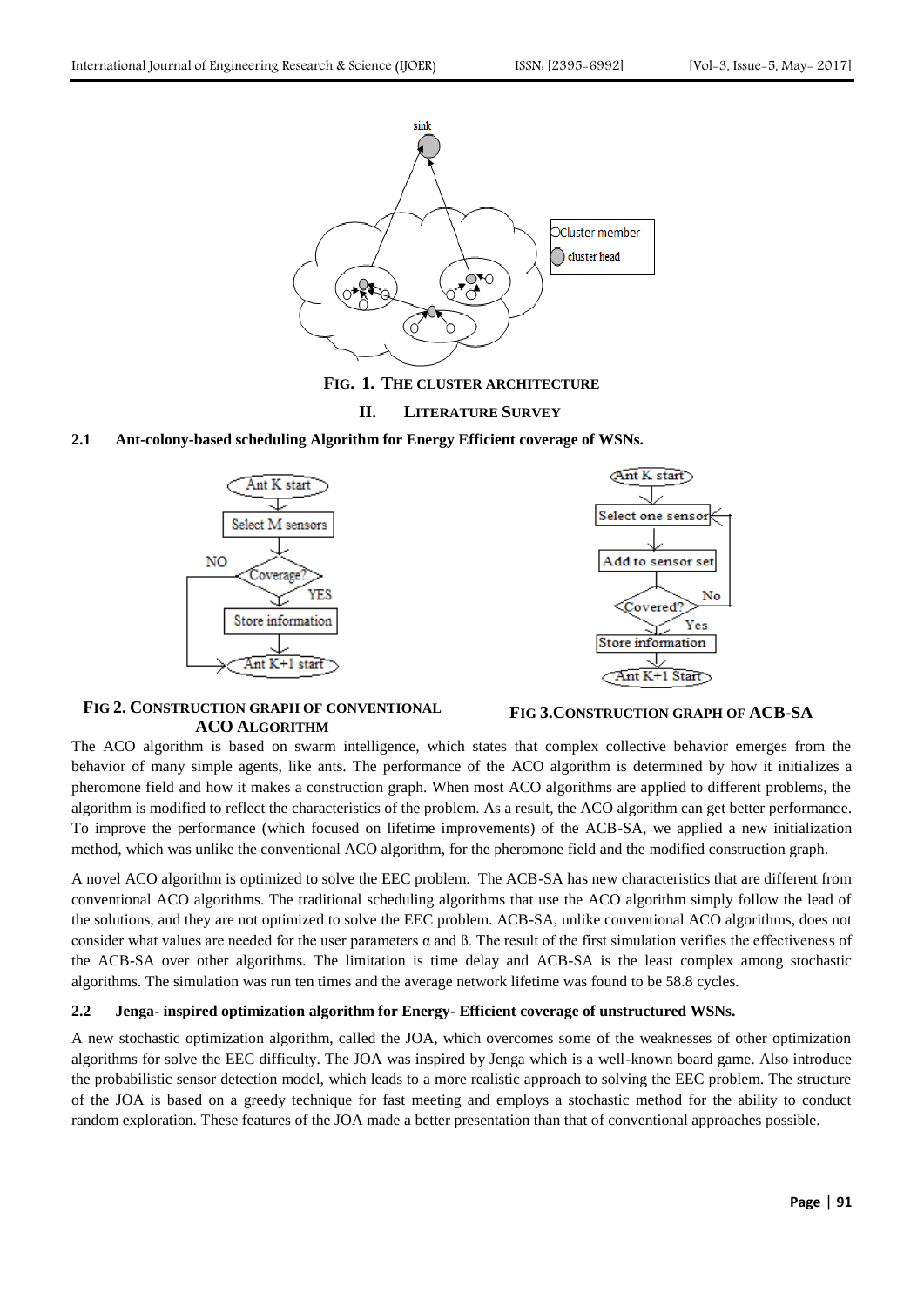

**FIG 4. OPTIMAL COVER SET FOUND BY JOA**

For the network lifetimes obtained by each algorithm, the case of the ACO and PSO algorithms occasionally is worse performance than the greedy-based approximation algorithm because of the stochastic uncertainty. The TPACO algorithm and JOA, on the other hand, have consistently longer lifetime than the other algorithms. However, in addition to considering the computation time for the solution, the JOA has better performance than the TPACO algorithm because it determines a better solution for prolonging network lifetimes by shortening computation times. The JOA required much more computation than the greedy-based approximation algorithm which was based on the mathematical calculation method. To reduce the computation time, however, is less important than to prolong the network lifetime in solving the EEC problem. The reason is that the EEC problem is not the optimization problem demanding the solution in real time. Therefore, the simulation results demonstrate that the JOA outperforms the other algorithms.

## **2.3 Efficient Coverage and Connectivity Preservation with Load Balance for Wireless Sensor Networks.**

Among the previous algorithms, we investigated a new maximum connected load-balancing cover tree (MCLCT) algorithm to attain full coverage as well as BS-connectivity of each sensing node by dynamically forming load-balanced routing cover trees.

The MCLCT is composed of two sub-ways: a coverage-optimizing recursive heuristic and a probabilistic load-balancing strategy. The COR heuristic aims at detect a most number of disjoint sets of nodes, which can be achieved by one of the sensor nodes (such as the sink node). The PLB approach is used to point out the suitable path from each node to the BS after the disjoint sets are initiated. For each possible broadcast path from a given node to the candidate parent nodes, the PLB strategy will assign different probabilities in order to more equally distribute the load. Maximize the system lifetime while preserving both full coverage and BS-connectivity. The network lifetime of maintaining full coverage can be professionally extended. By increasing the possible links with the neighbor nodes in the same tier, the transmission congestion caused by a relaying node can be avoided. Only essential sensing nodes will be activated during the operation in order to reduce energy waste. The network hot spot and congestion can be avoided, and longer system duration can be assured.

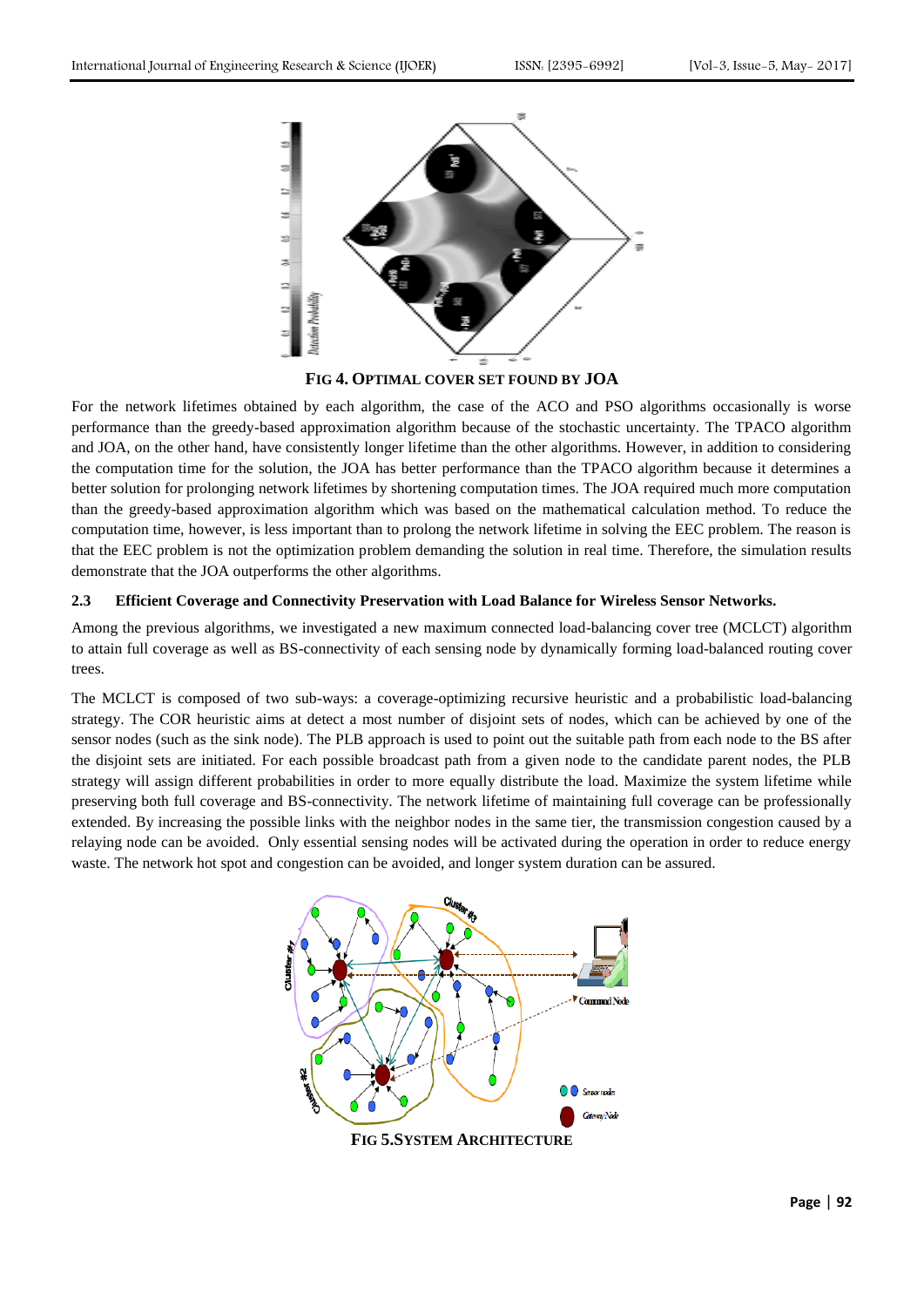Maximizes the network lifetime while preserving both full coverage and BS-connectivity. The network lifetime of maintaining full coverage can be efficiently extended. By increasing the possible connections with the neighbor nodes in the same tier, the transmission congestion caused by a relaying node can be avoided. Only necessary sensing nodes will be activated during the operation in order to reduce energy waste. The network hot spot and congestion can be avoided, and a longer network lifetime can be assured.



**FIG 6: FLOWCHART OF MCLCT ALGORITHM.**

The goal of the MCT problem is to construct several connected cover trees. By doing so, a longer network lifetime and full coverage can be acquired. The MCT problem is a complicated NP-Complete problem, so finding a suboptimal solution is a generic approach in order to decrease the time of computation. The proposed MCLCT is composed of two sub strategies: a coverage-optimizing recursive (COR) heuristic and a probabilistic load-balancing (PLB) strategy. The COR heuristic aims at finding a maximum number of disjoint sets of nodes, which can be achieved by one of the sensor nodes (such as the sink node). In each disjoint set, the nodes are able to monitor all the DPOIs together.

That is, the COR heuristic focuses on dealing with the full coverage preservation issue. Moreover, the PLB strategy is used to figure out the appropriate path from each node to the BS after the disjoint sets are initiated. For each possible transmission path from a given node to the candidate parent nodes, the PLB strategy will assign different probabilities in order to more uniformly distribute the load. Figure 6 shows the flowchart of the proposed MCLCT algorithm.

## **III. RESULT AND COMPARISON**

In this section, presented the simulation results regarding the performance of the proposed MCLCT and compare it with previously mentioned algorithms, which include ACBSA [1], JOA [2], and TC&NC [4]. All the simulations are carried out on the MATLAB platform.